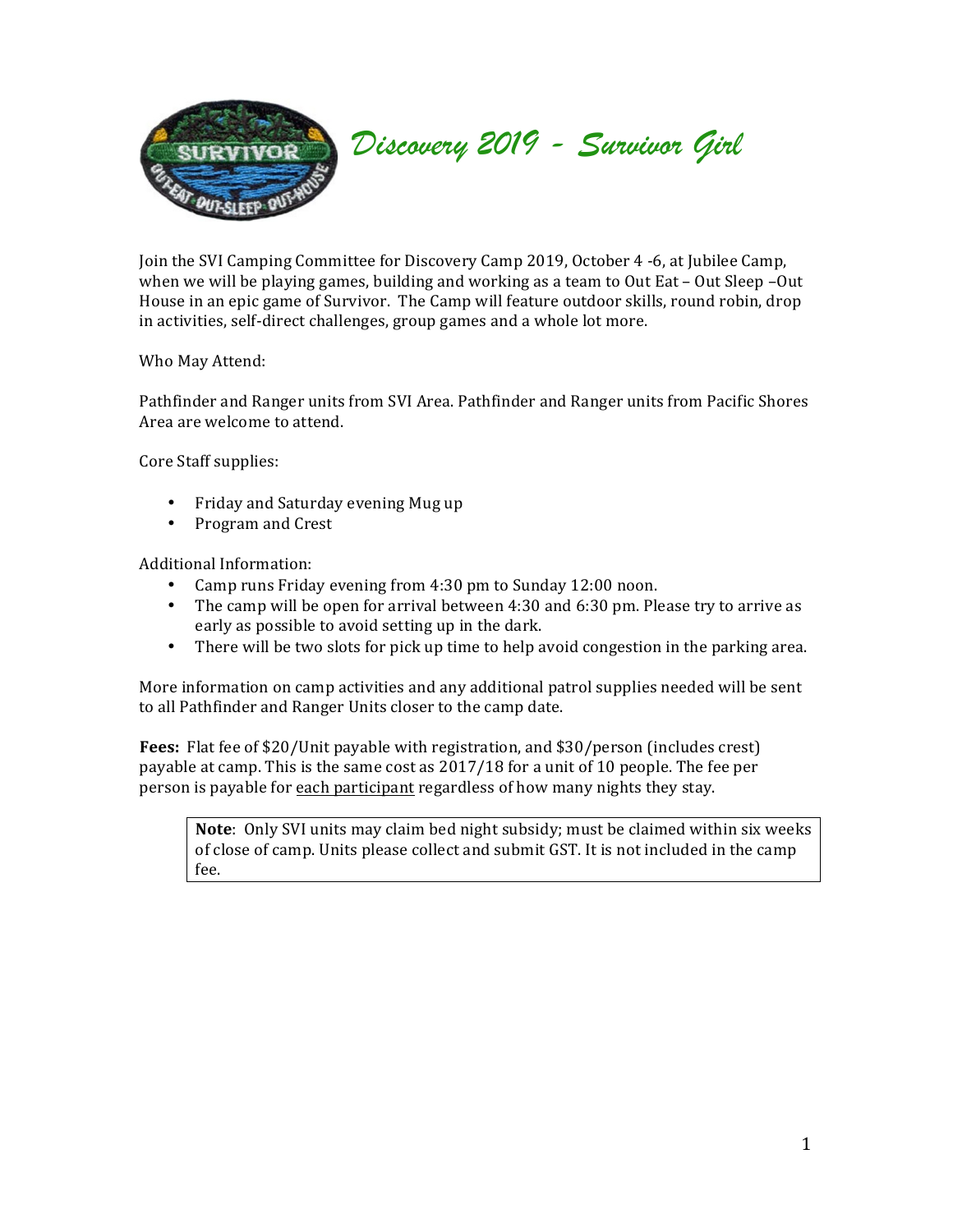## **Registration:(**

- Flat fee must be received by the SVI Area Office **no later than Wednesday, September 27, 2019**. Registration form may be submitted electronically to svigirlguides@shaw.ca.
	- o Cheque!made!out!to!**Girl(Guides(of(Canada,(SVI(Area**
	- o Completed registration form
- Check in with the Responsible Guider at Gateway site upon arrival at camp before you begin setting up with your patrol – hand her a cheque made out to Girl Guides of Canada, SVI Area, for a total of \$30 X number of participants.

## **Patrol/Unit Responsibilities**

- Units complete their own Safe Guide forms  $SG$  4 with site-specific information is available on the SVI Website.
	- Unit completes and submits SG1, SG2 and SG3 according to current procedures.
- Units bring their own tents, camp kitchen equipment and supply all meals for the girls except mug-ups.
- There are storage bins in Kirby and Bridges panabodes for toilet articles. Food should be stored in closed coolers or totes.
- \* Part of the Camp Challenge: Prepare your Saturday dinner not on a camp stove. Bring whatever materials you require to complete this challenge. Meal may be prepared open fire, box oven, buddy burner or whatever your unit dreams up.
- Come prepared for all types of weather.
- Unit Leaders must be at camp before their Pathfinders/Rangers.
- Spare tarps (incase of rain).
- Rope or cord suitable for large gadgets (not kitchen twine or masonry cord)
- Cutting tools suitable for cardboard (scissors or box cutters)
- Duct tape or packing tape suitable for cardboard

Additional information closer to the event will be available on the SVI Website www.svigirlguides.bc.ca.